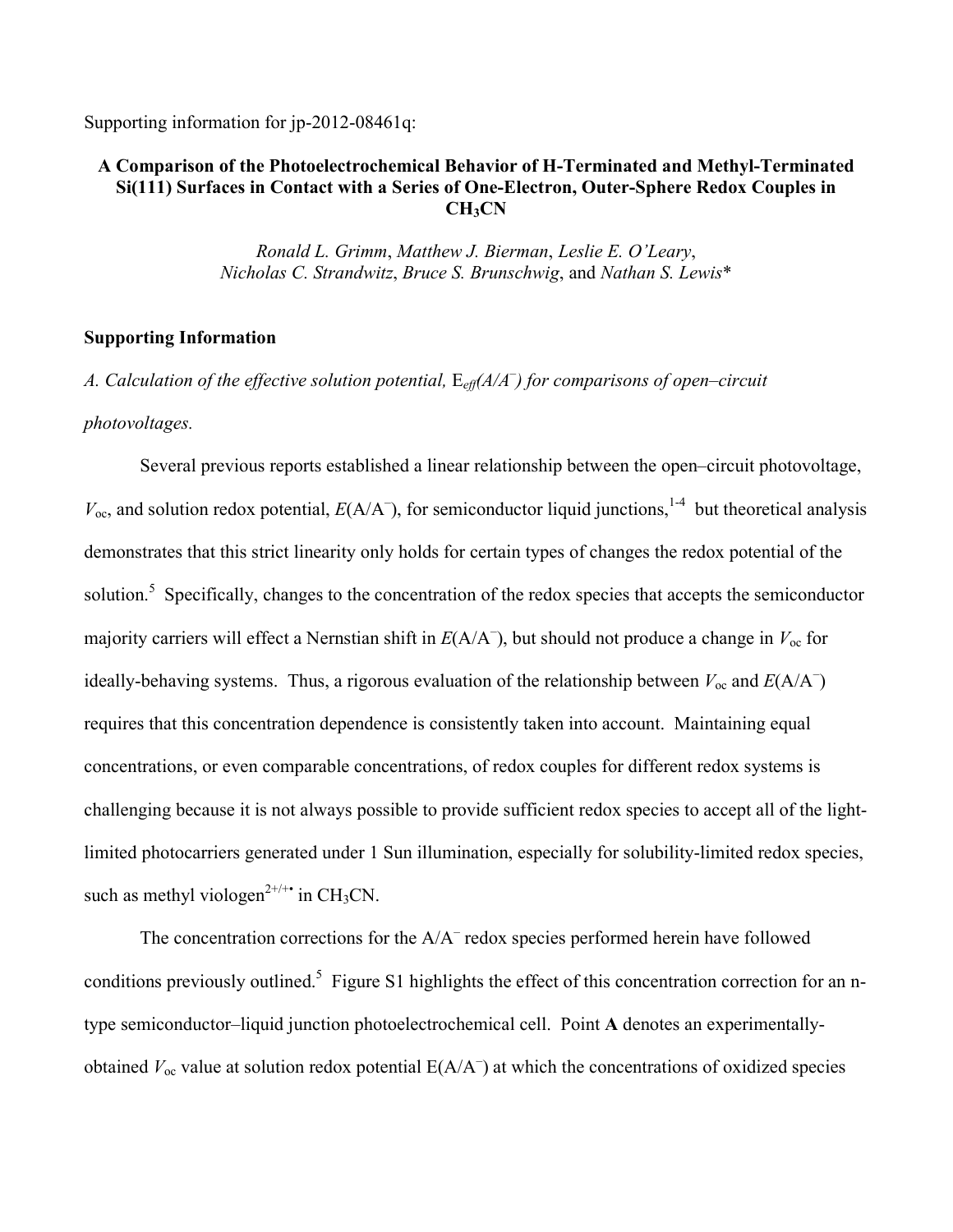[A] and reduced species  $[A^-]$  are not at ideal values for comparison to other photoelectrochemical  $V_{oc}$  vs E(A/A<sup>-</sup>) values. To normalize to a consistent minority carrier acceptor concentration, we first consider the effect of changing the concentrations of the redox species from [A] and [A– ], respectively, to [A]' and  $[A^-]$ <sup>'</sup>, in a fashion such that  $[A]' = c[A]$  and  $[A^-]' = c[A^-]$ . Such a uniform change in the redox species concentration ratio (i.e. dilution) does not change the Nernstian solution potential, but will effect a change on the  $V_{\text{oc}}$  for ideally-behaving systems over a certain range of the  $V_{\text{oc}}$  vs  $E(A/A)$  behavior. Equations S1 and S2 describe this change for n-type and for p-type semiconductor/liquid junctions, respectively.<sup>5</sup>

$$
V'_{oc,n} = V_{oc,n} + \frac{k_B T}{q} \ln \frac{[A]}{[A^-]'} \tag{S1}
$$

$$
V'_{oc,p} = V_{oc,p} + \frac{k_B T}{q} \ln \frac{[A]}{[A]'} \tag{S2}
$$

In eqs S1 and S2,  $k_B$  is Boltzmann's constant, *T* is the temperature, and *q* is the fundamental unit of charge. If  $[A^-]' > [A^-]$ ,  $V_{oc}$  would decrease from point **A** in Fig. S1 to point **B**, while  $E(A/A^-)$  remains unchanged. This open–circuit photovoltage,  $V_{\text{oc}}$ , represents the value that would be obtained if the photoelectrochemical cell contained redox species in concentrations [A]' and [A<sup>-</sup>]'.

Rather than scaling an experimentally-acquired  $V_{\text{oc}}$  value, it is more instructive to scale the solution potential from  $E(A/A^-)$  to an effective value. From Fig. 3,  $V_{oc}$  scales directly with  $E(A/A^-)$  for n-type semiconductors. For p-type semiconductors, *V*oc scales in the same fashion, with a negative sign, with respect to changes in  $E(A/A)$ . Thus eqs S3 and S4 describe the linear change in  $V_{\text{oc}}$  between two electrochemical cells with redox couples  $A/A^-$  and  $B/B^-$  when  $[A] = [B]$  and  $[A^-] = [B^-]$ . Equations S3 and S4 describe the change for n-type and p-type semiconductor/liquid junctions, respectively.

$$
V_{oc,n,b} = V_{oc,n,a} + E(B/B^{-}) - E(A/A^{-})
$$
\n(S3)

$$
V_{\text{oc,p,b}} = V_{\text{oc,p,a}} - E(B/B^{-}) + E(A/A^{-})
$$
\n(S4)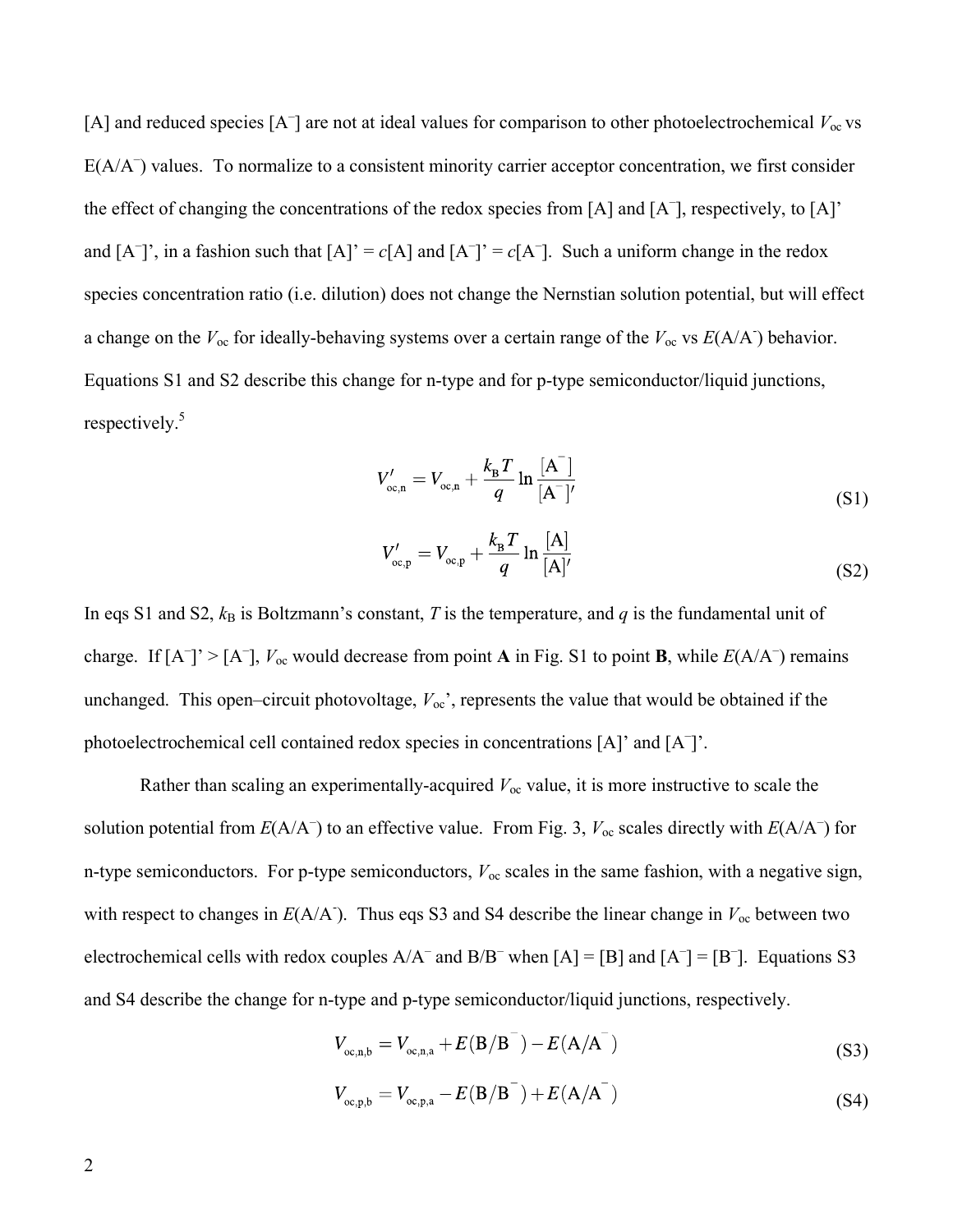The shift from point **B** to point **C** in Fig. S1 represents the change in  $V_{\text{oc}}$  at an n-type semiconductor accompanied by a shift in solution potential from  $E(A/A^-)$  to  $E(B/B^-)$  when  $[A]' = [B]$  and when  $[A]' =$ [B] and when  $[A^-] = [B^-]$ . Thus, the overall shift from point **A** to point **C** represents the shift to the effective solution potential,  $E_{\text{eff}}(A/A^{-})$ , that is needed for the comparison of  $V_{\text{oc}}$  vs  $E(A/A^{-})$  relationships that have been determined by measurement using different redox species at mutually different solution concentrations. For n-type semiconductors in contact with redox couple  $A/A^-$ , the shift from  $E(A/A^-)$  to  $E_{\text{eff}}(A/A^{-})$  follows eq S5, which combines S1 and S3.

$$
E_{\rm eff}(\text{A/A}^{-}) = E(\text{A/A}^{-}) + \frac{k_{\rm B}T}{q} \ln \frac{[\text{A}_{\rm eff}^{-}]}{[\text{A}^{-}]}
$$
(S5)

Similarly, eq S6 combines eqs S2 and S4 to describe the corresponding shift from  $E(A/A^-)$  to  $E_{\text{eff}}(A/A^-)$ for p-type semiconductors.

$$
E_{\rm eff}(\mathbf{A}/\mathbf{A}^{-}) = E(\mathbf{A}/\mathbf{A}^{-}) - \frac{k_{\rm B}T}{q} \ln \frac{[\mathbf{A}_{\rm eff}]}{[\mathbf{A}]}
$$
(S6)

For the experimental data, Table 1 in the manuscript reports values of  $E_{\text{eff}}(A/A^-)$  vs SCE for comparison with previous results, in which the minority carrier acceptor concentrations are normalized to 10 mM.



Figure S1. Graphical representation of the shift in experimental solution potential  $E(A/A^-)$  to an effective potential  $E_{\text{eff}}(A/A^{-})$  for comparison of  $V_{\text{oc}}$  vs  $E(A/A^{-})$ .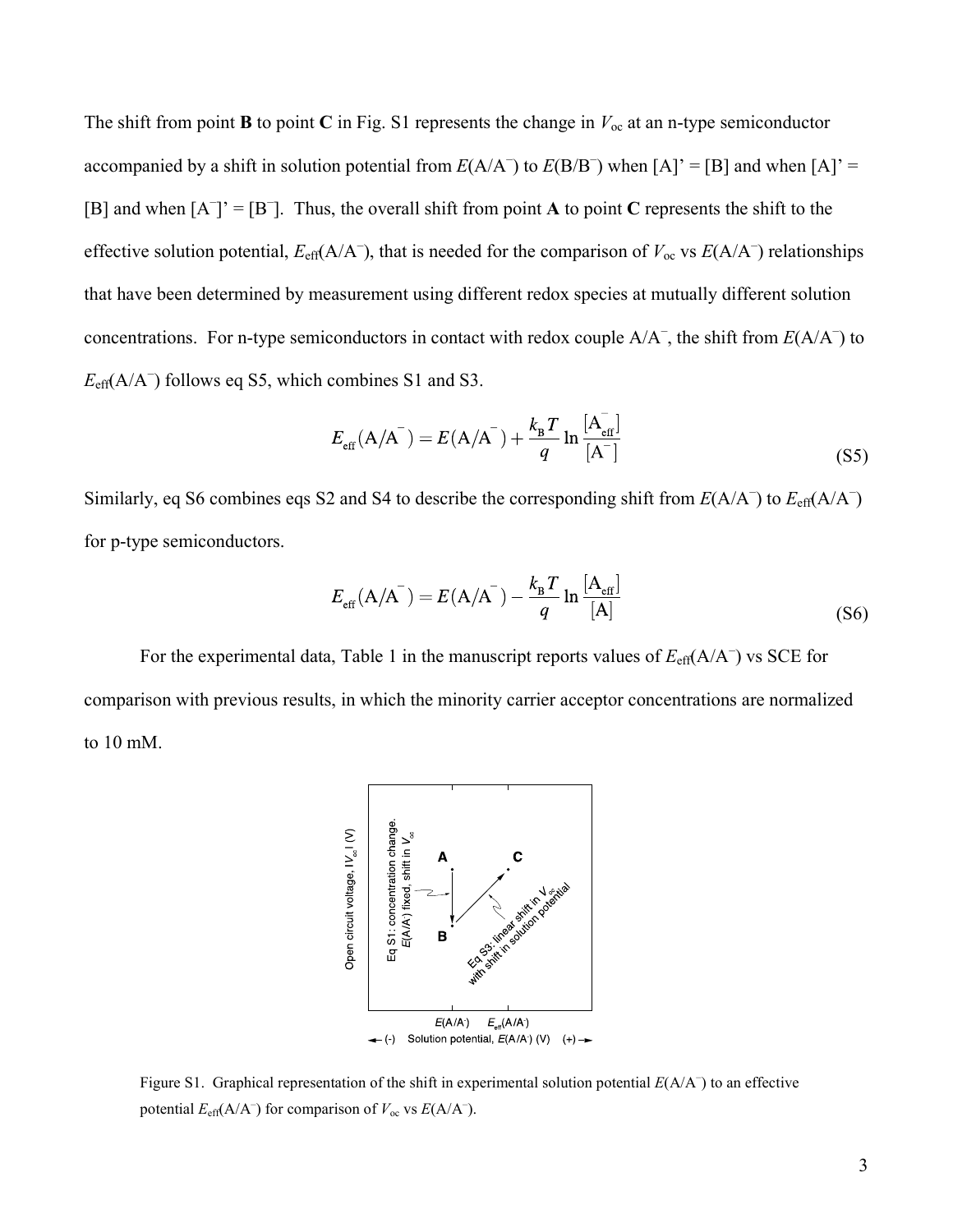## *B. X-ray photoelectron spectroscopic surface characterization.*

A Surface Science Instruments M-Probe system was used to acquire the XPS spectra of the O 1s, C 1s, and Si 2p regions. Data were acquired using the ESCA25 Capture (Service Physics, Bend OR; V5.01.04) software. Samples were introduced through a fast-entry load lock to an ultra high vacuum analysis chamber that had a base pressure  $\leq 2 \times 10^{-9}$  Torr. A monochromatic x-ray source illuminated the sample with 1486.6 eV Al K $\alpha$  radiation that was directed at 35° to the sample surface. A 100 mm radius hemispherical energy analyzer, with a pass energy of 50 eV collected photoelectrons. The analyzer had a resolution of  $\sim 0.8$  eV and a takeoff angle of 35 $\degree$  with respect to the sample surface. A low–resolution survey scan verified the absence of other contaminants on the electrode surface. Data were evaluated using a custom LabVIEW–based software package.

For the methylated Si(111) samples, XPS was used to quantify the degree of surface oxidation and to evaluate the effectiveness of methylation against deleterious surface oxidation.<sup>6</sup> Figure S2 presents a representative spectrum of a methylated Si(111) wafer that had been exposed to air ambient for 8 days prior to XPS analysis. The black circles denote the acquired data following the subtraction of a Shirley-type baseline (red trace). The solid blue traces and dashed blue sum correspond to a fit to the feature at ~99 eV that can be ascribed to photoelectron emission from neutral Si. These traces correspond to a Si  $2p_{3/2}$  peak centered at 99.09 eV and a Si  $2p_{1/2}$  peak at 99.76 eV. Photoelectrons from oxidized silicon samples typically exhibit a feature at  $\sim$ 103 eV, a region magnified 10-fold in the inset. While no distinct feature exists in this region, the green trace denotes a simulated peak corresponding to  $\sim$ 1 % of the area under the blue traces.

In accord with previous reports, comparison of the peak areas in Fig. S2 indicates that the methyl termination effectively passivated the silicon surfaces against oxidation. Based on the photoelectron energy, overlayer thickness, and instrument sensitivity factors, a completely oxidized silicon monolayer